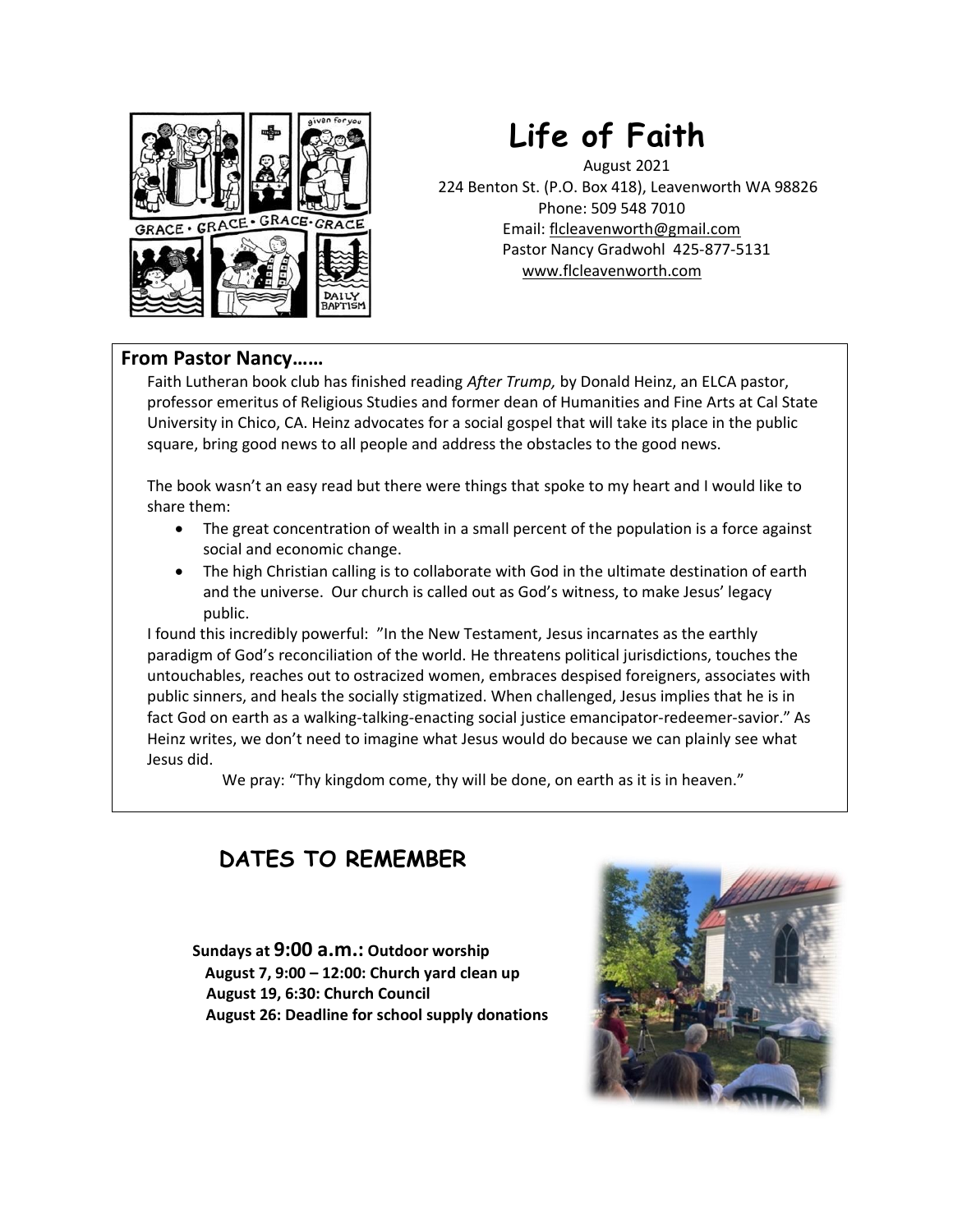

#### **CHURCH COUNCIL** 7/8/2021 (Next meeting: 8/19 /2021, 6:30 p.m.)

- Outdoor worship services are going well and continue to improve.
- Pastor Nancy will be on vacation July 18. Barbara Rossing will preach and lead worship.
- The pastor's letter will continue but the chat will be discontinued now that we worship live.
- A set of children's books has been donated to Faith.
- Bank balances remain about the same. Reserve savings are stable. Revenue was higher than budget last month, a welcome change. There are no major new expenditures and the mortgage liability continues to decrease.
- A small tree will be removed for less than \$300 by a professional. The monthly volunteer church yard cleanup sessions on the first Saturday of the month have been disappointing. Thank you Nancy and Danny for your participation so far! A professional yard maintenance person is being considered for continuing care for the upkeep of the church grounds. Council believes this would be a good use of property funds. Luis Fonseca is suggested.
- The internet connectivity needs updating. Local Tel has been contacted and will make recommendations.
- Council will ask the Worship Committee to continue to plan outdoor Services. The start time will be 9:00 a.m. through the summer.
- Summer weather will be mitigated as needed with canopy shades loaned by the Camp and Kranz families. Council discussed using oscillating fans but decided against them.
- The pantry box project is moving forward. Boxes will soon be built. Pr Nancy heard a concern from a neighbor that this could encourage a homeless camp as happens in the west side Metro areas. Council thinks this is unlikely but will be vigilant with the start of the new program.
- Ellie Camp will be attending CWH in Ellensburg. Council recommends granting Ellie a \$1000 scholarship. No other applications were returned this year.
- There is a church in Wenatchee engaged in promoting and supporting conservative political candidates. A group of three Wenatchee Churches is writing a letter of opposition to this practice. Council discussed whether it would be appropriate for Faith to participate in this letter development. After discussion it was decided that this is not part of our mission at this time.

#### **Covid Protocol Update**

The following transitions are taking place and are in compliance with the most current recommendations from the Washington State Governor's office:

- Services will take place indoors if the weather is inclement.
- Services are now unrestricted for fully immunized people.
- Temperature checks and the sign-in sheet are no longer required. Hand sanitizer, extra masks and ice water will continue to be available.
- Fully vaccinated members do not need to take special precautions but it is still appropriate for persons not fully vaccinated to wear a mask and socially distance for reduction of risk to other unvaccinated people.
- For the time being, Altar Guild will continue the same protocols for communion.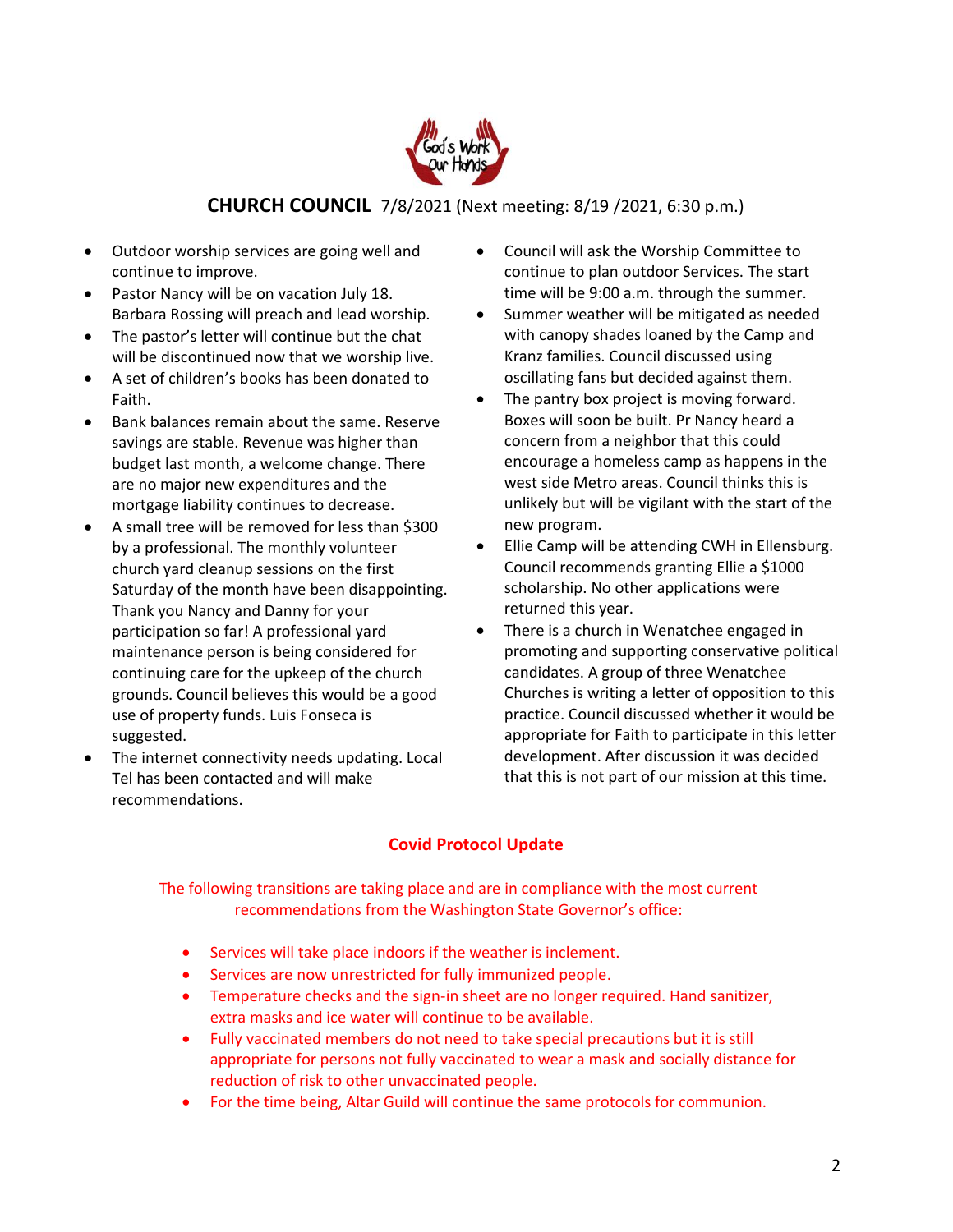#### **The Spiritual Life of Beth Pratt** by Pete Spiegel



Beth Pratt and I met on her patio, overlooking a grassy patch and Tumwater Mountain. It was an appropriate place to meet since this view brings her comfort and peace. While we sat, a number of hummingbirds came to her feeder. "They come all the time. I love the hummingbirds. It makes me feel good that they come to my house."

Beth gets up with the birds, 5:00. Her thoughts are on coffee, the birds and her plants. She does not pray, but living alone she has lots of time with her thoughts. Her spiritual practices include thinking about family. While I was visiting, Beth showed me pictures of Karl Kranz, her son, when he was young (nice moustache!) and art work done by Karl's sister who lives in Hawaii. Beth walks twice a day with Karen and gets much satisfaction from the exercise and comradery.

The other source of spiritual renewal for Beth is church. She was not a regular church goer until she came to Leavenworth. She followed Karl and Dawn to Faith and has had a home here ever since. She enjoys the people and listening to the message from Pastor Nancy.

Birds are messengers of hope in this world. If you are aware enough and listen closely to their whispered secrets you will begin to listen with your heart. Just take after Beth.

### A KNITTING OPPORTUNITY for knitters and "want-to-be knitters"!

(from Jan Monroe)



Before the pandemic hit, Pastor Nancy and a few others were meeting and making slippers to sell at the Christmas Bazaar. Of course, the bazaar didn't happen. We would like to try again this year, just in case!

Pastor Nancy received an abundance of yarn. We have a pattern for the slippers and can also supply patterns for hats, prayer shawls and dishcloths. Now we need knitters! You do not need to be an expert knitter or a knitter at

all. We are more than happy to teach you.

Our hope is to meet at least once a month. Please contact me - Jan Monroe at [twotoeheads@gmail.com](mailto:twotoeheads@gmail.com) if you are interested or have further ideas or questions. We want to find the best day and time during the week to fit the most people and also decide on a name for the group.

#### **ICICLE CENTER FOR THE ARTS**

**John Wagner** is performing in *The Foreigner* at the Meadow Stage at Icicle Creek Center for the Arts, August 12-14. John plays a Southern pastor with secret Klan connections and hidden ambitions for national glory. Come see one of the greatest American comedies outdoors under the stars at Icicle Creek. Go to <https://icicle.org/>for tickets and more information.

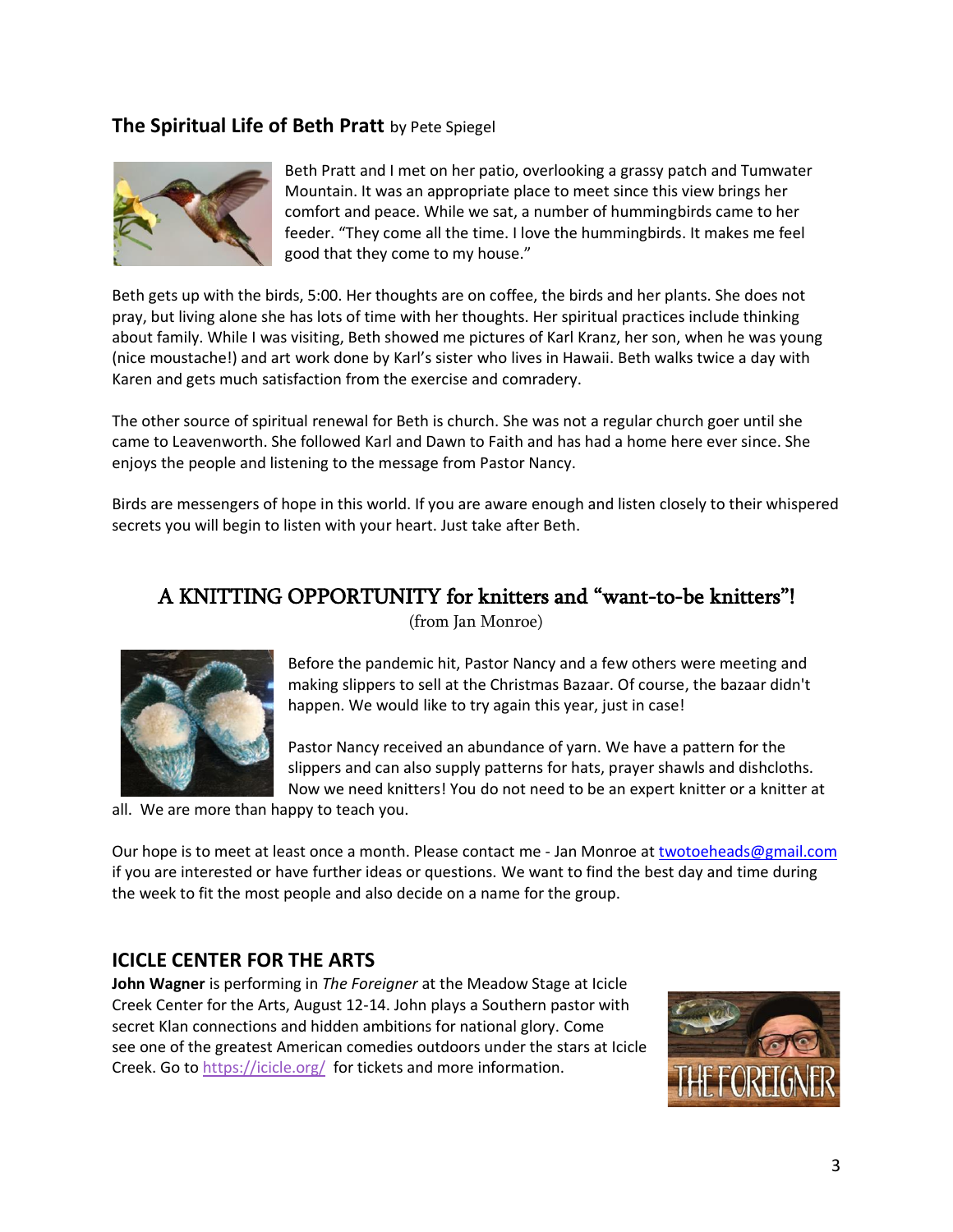### "The History Corner" Part 2 by Danny Thomassen



Martin Luther had been living in seclusion at the Wartburg Castle near Eisenach for ten months. Radical reforms were taking place in Wittenberg during his absence that exceeded what he envisioned. These reforms provoked social disturbances and circumstances were becoming increasingly volatile as time passed. In March 1522, Luther returned to Wittenberg and wrote *During* 

*my absence Satan has entered my sheepfold which requires my presence and living word.* Luther began to reverse and modify new church practices, working with civil authorities to restore public order reminding the citizens that God's word, love, patience and charity rather than violence brings about necessary change.

By 1524, a violent deadly peasant's rebellion *(aka: Peasants War 1524-25)* erupted across Germany; the peasants had been inspired by Luther's teachings of self-determination for all Germans. Luther sympathized with the peasant's grievances though he formally sided with the noble ruling classes claiming violence is lawlessness, submission to authority is God's command, and blasphemy for the violence while claiming to be Christian brethren under the banner of the Gospel. Eventually the nobles prevailed and order was restored throughout the land but over 100,000 peasants had been killed and the survivors were disillusioned by Luther's decision to side with the aristocracy. Martin married Katharina (Katie) von Bora, a former Catholic nun in 1525. They had six children together. One of the greatest tragedies of his life was when his young daughter Magdalene at age 13 died in his arms. Martin was anti-Semitic throughout his life. His hostile attitude towards the Jews was based on their religious rejection of Christianity and unwillingness to convert; notwithstanding, there is no evidence that Luther had any substantial interactions with Jews during his lifetime. As Luther grew older the gradual decline of his physical health including kidney stones, digestive constipation, a cataract, loss of hearing/tinnitus, periodic episodes of dizziness and arthritis had made him short-tempered in his comments and harsher in his writings.

In 1546, Luther traveled to his birth place of Eisleben to facilitate the negotiations over the

copper mine. He delivered his last sermon in St Andrew's church three days before his death. Luther experienced episodes of angina; then suffered a stroke that prevented speech. On a piece of paper he wrote: *We are beggars, this is true*; essentially representing his last words on earth. We are beggars when standing before God. It had been 29 years since he had posted the "95 Thesis" on the door of the Castle Church in Wittenberg. In living a controversial life, he significantly changed the world forever. Martin's body was eventually returned to Wittenberg where he is buried in the Castle Church.

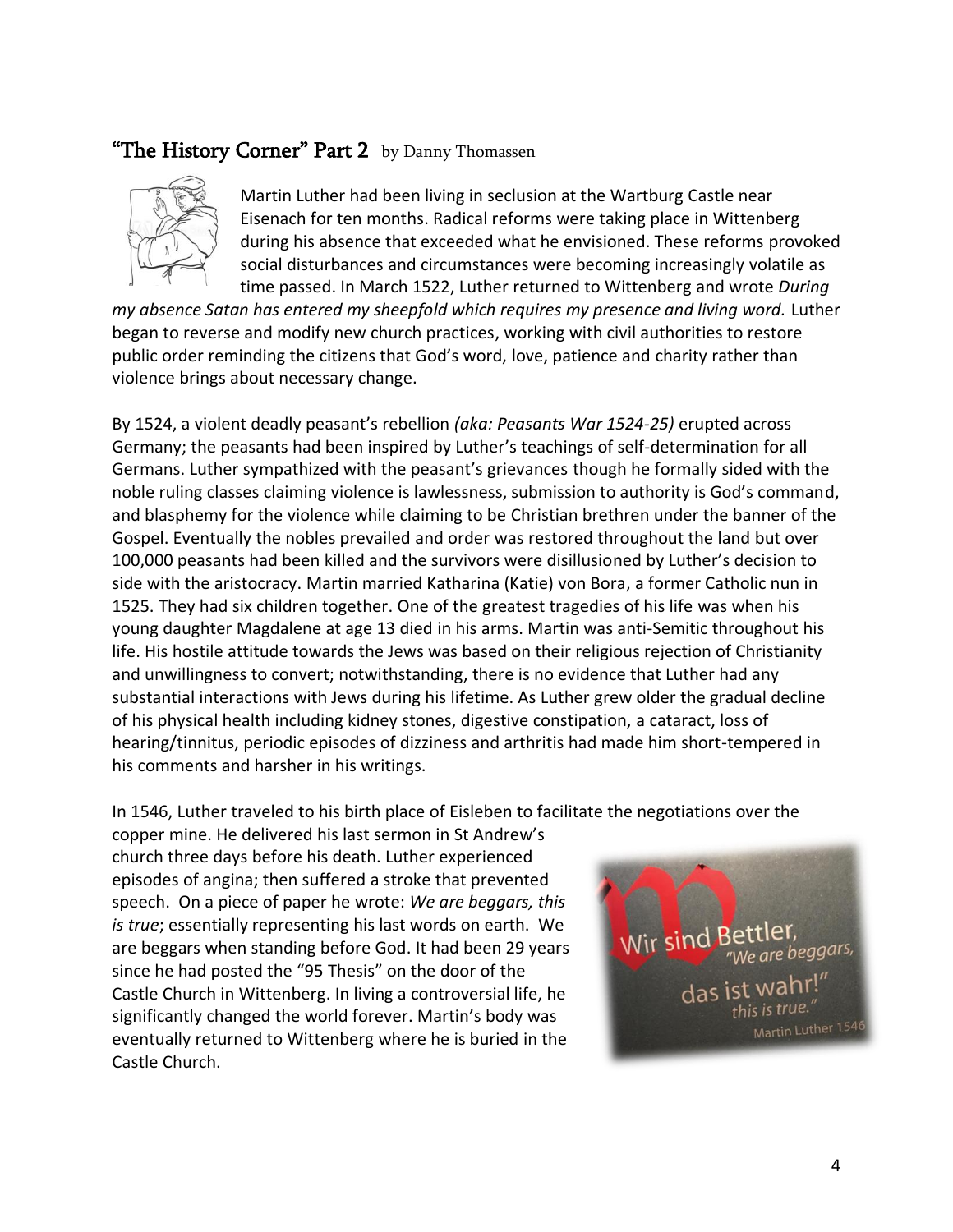Reading Resource: Luther and His Times: Author: Ernest G. Schwiebert, PhD.; Erlangen University, Nuremberg, Deutschland; Visiting Professor of History, Wittenberg College *(University)*, Springfield, Ohio; Concordia Publishing House, 1950.

#### **A note from Judy Derpack…….**



Dear Faith Lutheran Church friends,

Please join me in gathering new school supplies for our local students. Leavenworth Community Methodist Church is collecting them as well.

You can find suggested supplies for Alpine Lakes Elementary and Peshastin Dryden Elementary here. There is no expectation for you to purchase all items of the list. Any amount will be welcome.

- [https://www.cascadesd.org/cms/lib/WA01919371/Centricity/Domain/423/2021-](https://www.cascadesd.org/cms/lib/WA01919371/Centricity/Domain/423/2021-2022%20School%20Supply%20List.pdf) [2022%20School%20Supply%20List.pdf](https://www.cascadesd.org/cms/lib/WA01919371/Centricity/Domain/423/2021-2022%20School%20Supply%20List.pdf)
- [https://www.cascadesd.org/cms/lib/WA01919371/Centricity/Domain/9/Alpine%20Lakes%20Sc](https://www.cascadesd.org/cms/lib/WA01919371/Centricity/Domain/9/Alpine%20Lakes%20School%20Supply%20List.pdf) [hool%20Supply%20List.pdf](https://www.cascadesd.org/cms/lib/WA01919371/Centricity/Domain/9/Alpine%20Lakes%20School%20Supply%20List.pdf)

Please bring them to the church fellowship hall by **August 26.** If you don't have a code to get in, feel free to just leave them on the red benches. I will come by every day and check for donations and my grandchildren will sort them.

Thank you in advance for any donations! We are very grateful. There is no power greater than a Community discovering what it cares about!

Peace and love,

Judy Derpack Cascade School District School Board Director



**August Birthdays**

 14 Mandi Wickline 17 Karl Kranz

 21 Pam Brulotte 24 Susan Butruille 28 Jaydon Witt